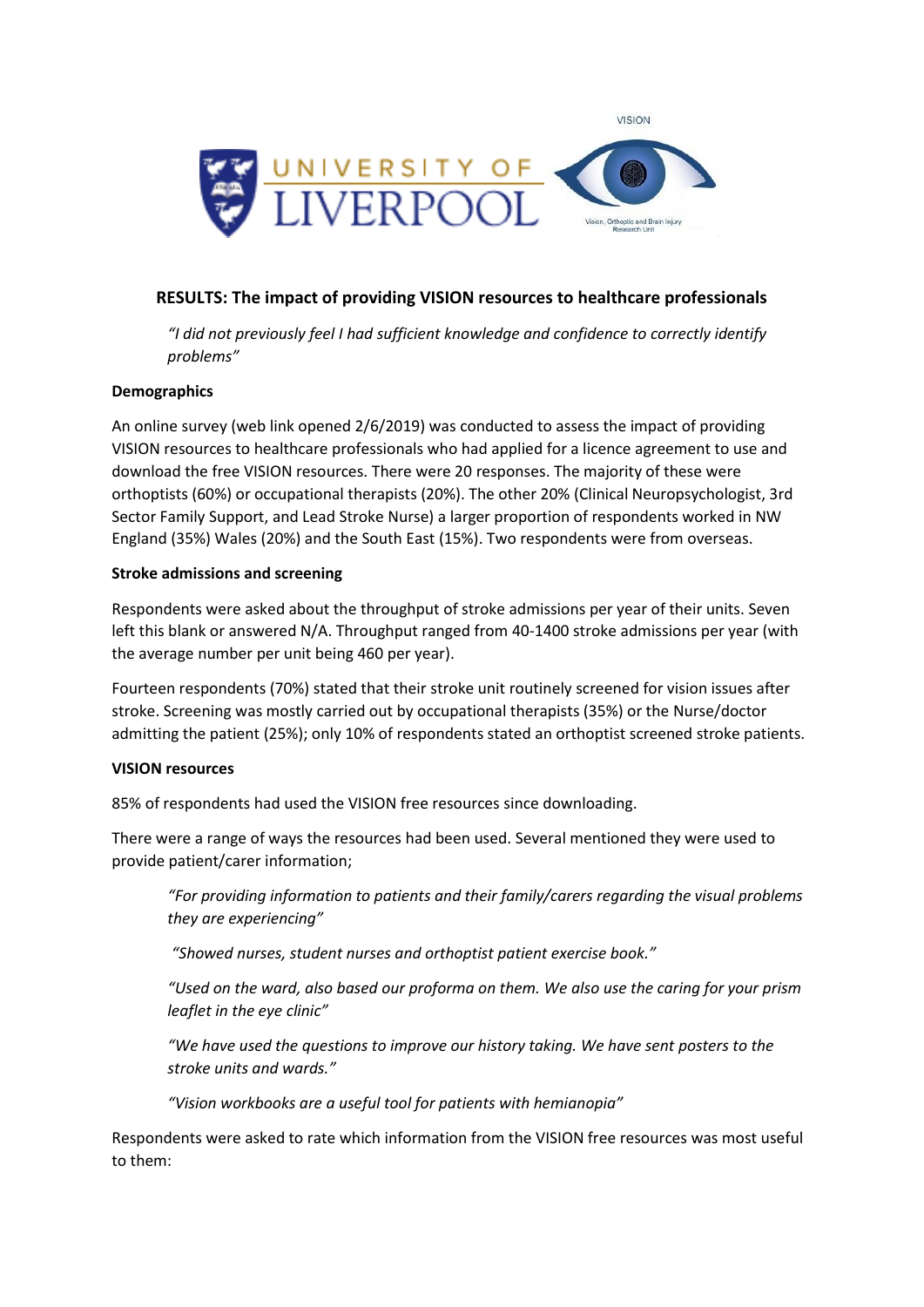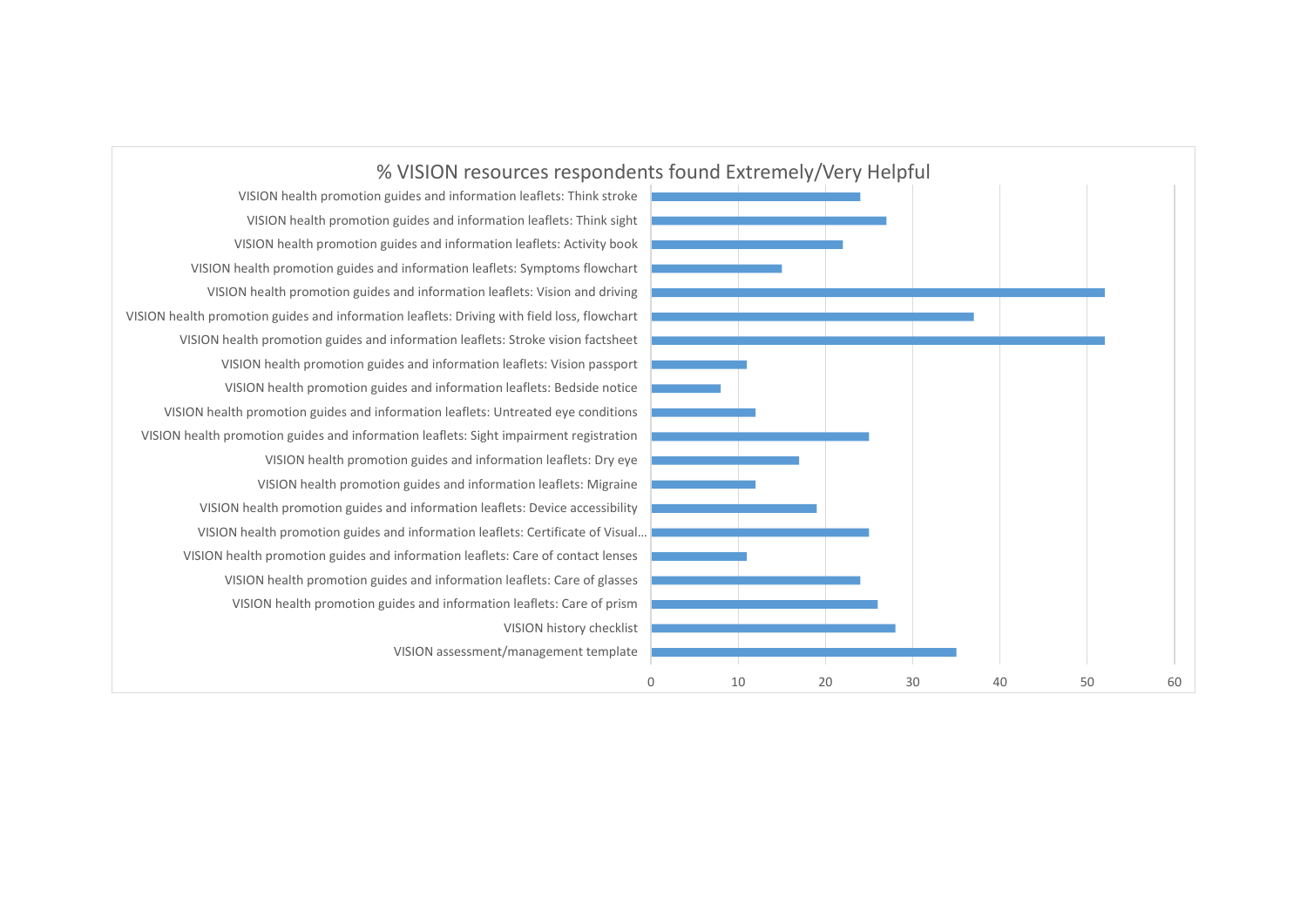#### **Uses of the VISION resources**

Respondents utilised the resources in a number of ways; several mentioned sharing the resources with their team and wider workforce and using the resources to plan comprehensive pathways and proformas for handover information.

*"The assessment has given the team greater confidence in identifying problems with vision. People are now being more appropriately referred onto our orthoptic service"*

*"I used these with the team to ensure they are clear about what they are saying about driving."*

*"Helpful in providing information to patients as they have a lot to take on board. It can be forgotten so it's a great prompt for them, and for their family/carers. From the list above, there are some leaflets I don't seem to have so will be having another look at the resources given as there are some listed above which would be so helpful! "*

*"[My] organisation [are] looking to implement a formal stroke unit pathway. I have made recommendations to include vision screening as part of initial assessment but it hasn't moved past the planning stages so no referral pathway is in place yet. We only assess patients who are referred specifically for orthoptic services and none received since [I] downloaded the resources"*

*"Showed resources mainly activity books, to orthoptist, other nurses on professional forum and to student nurses on their welcome study day together with a presentation about a stroke and vision"*

*"As we are now using election patient records, patient proformas are difficult to incorporate into practise. Patient information leaflets are very helpful."*

*"As we are still trying to establish orthoptic sessions for the acute stroke team, this information provides an invaluable resource to help bridge the gap, to educate OTs, others in the stroke team, and patients and their families. "*

*"Mainly to deliver patient information and use of the assessment / referral form. It ensures a comprehensive handover of information to the orthoptist and the flow chart is a clear pathway."*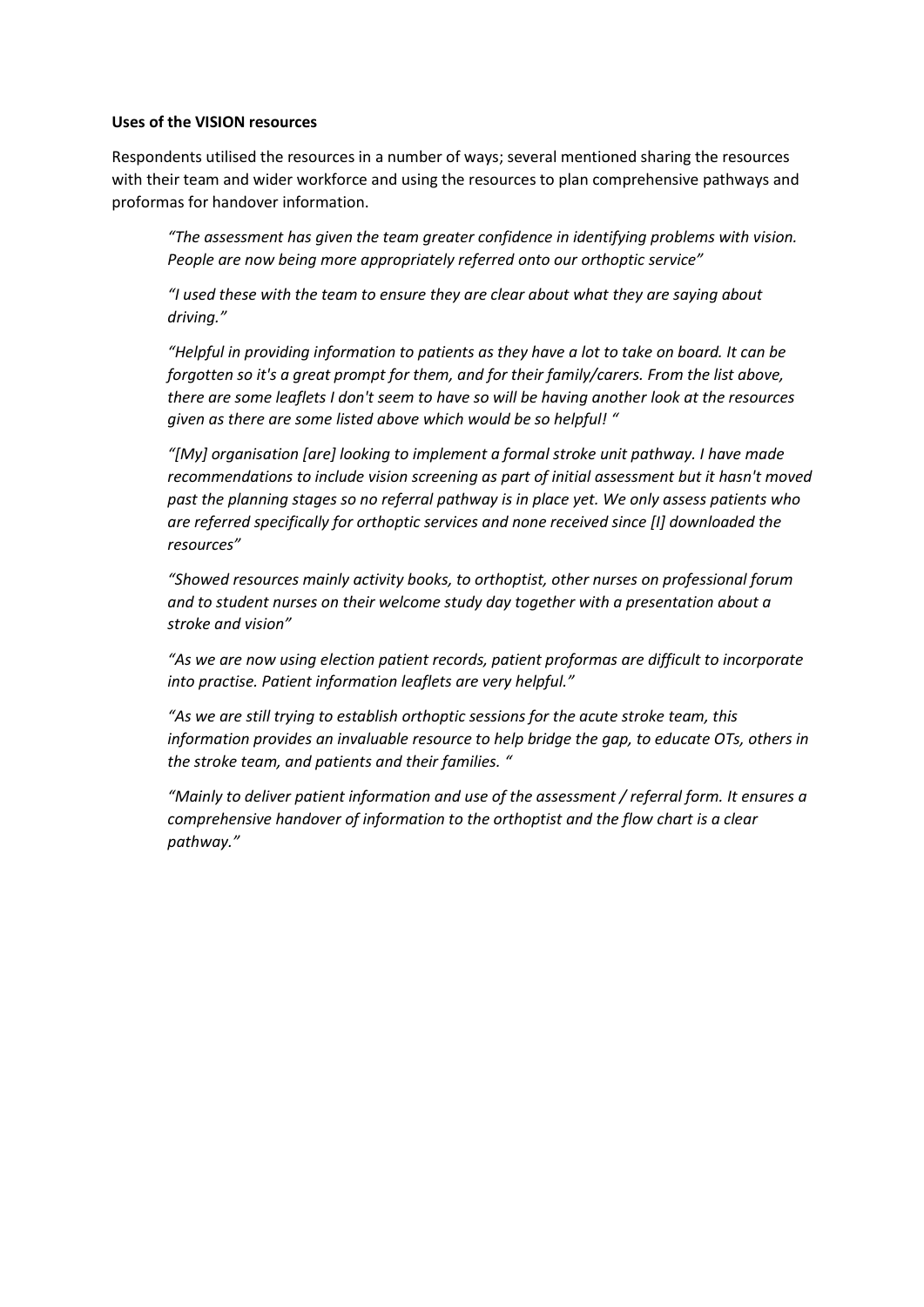#### **Changes of practice attributed to the VISION resources**

Just over half (55%) of respondents stated that accessing the VISION free resources had resulted in a change in their practice.

| Ó                         | ۱                         | Ó             | $\langle \bullet \rangle$ | $\langle \bullet \rangle$ | O                                                                                                                                                                                                                                                                                                                                                   | $\langle \bullet \rangle$ | ۱          | ۱                         | ۳ |
|---------------------------|---------------------------|---------------|---------------------------|---------------------------|-----------------------------------------------------------------------------------------------------------------------------------------------------------------------------------------------------------------------------------------------------------------------------------------------------------------------------------------------------|---------------------------|------------|---------------------------|---|
| $\circledcirc$            | ۲                         | $\circledast$ | $\bigcirc$                | *O)                       | $\bigcirc$                                                                                                                                                                                                                                                                                                                                          | $\langle \bullet \rangle$ | $\bigcirc$ | Ö,                        | ۱ |
| $\circledcirc$            | ۱                         | (O)           | O)                        | Ö.                        | $\begin{picture}(220,20) \put(0,0){\line(1,0){10}} \put(15,0){\line(1,0){10}} \put(15,0){\line(1,0){10}} \put(15,0){\line(1,0){10}} \put(15,0){\line(1,0){10}} \put(15,0){\line(1,0){10}} \put(15,0){\line(1,0){10}} \put(15,0){\line(1,0){10}} \put(15,0){\line(1,0){10}} \put(15,0){\line(1,0){10}} \put(15,0){\line(1,0){10}} \put(15,0){\line($ | Ó                         | (O)        | O)                        | Ó |
| Ó                         | ۱                         | Ó             | ۱                         | O)                        | Ó                                                                                                                                                                                                                                                                                                                                                   | ۲                         | O          | $\langle \bullet \rangle$ | Ó |
| $\langle \bullet \rangle$ | ۲                         | Ó             | ۱                         | $\bigcirc$                | O)                                                                                                                                                                                                                                                                                                                                                  | Ö,                        | Ö.         | $\langle \bullet \rangle$ | Ó |
| O)                        | $\langle \bullet \rangle$ | ۱             | O,                        | O)                        |                                                                                                                                                                                                                                                                                                                                                     |                           |            |                           |   |

These changes of practice were wide ranging, from now routinely checking vision after stroke, to using as a proforma for checking vision, increasing confidence and supporting informed decision making

*"Vision is now routinely checked with our stroke patients and it has helped patients to understand the changes in vision"*

*"Yes they are a part of a bigger service change to improve visual information for our patients, referral to ophthalmology and access to ECLO. I had no activities for vision prior to using your resources so that is an improvement. "*

*"Able to take a more thorough history, great template for testing patients as well. Info leaflets are excellent for patients as well as staff. "*

*"Although not used yet, I have included them in my toolkit. It has increased my confidence at being able to assess a patient that is having difficulties beyond a typical nerve palsy/diplopia"*

*"Patients are more informed regarding partial sight registration and can make an informed decision when seeing the doctor"*

*"The resources helped me to raised awareness about complications following stroke "*

*"We have used the assessment proforma to base our new proforma for bedside assessment on."*

*"The activity book is really useful to give people a guide to what they find difficult and what they should do more of. We were already using BIOS leaflets but and an examination proforma but it is always useful to have more information."*

*"As access to orthoptist has now changed, we are needing to do more education around vision. Patients in Bury are often left feeling abandoned with nowhere to turn if they have queries regarding their vision so standardised literature helps"*

*"OTs able to give more information to patients, and are more confident in making vision referrals."*

*"We do use the template now which makes or assessments clearer to the multidisciplinary team"*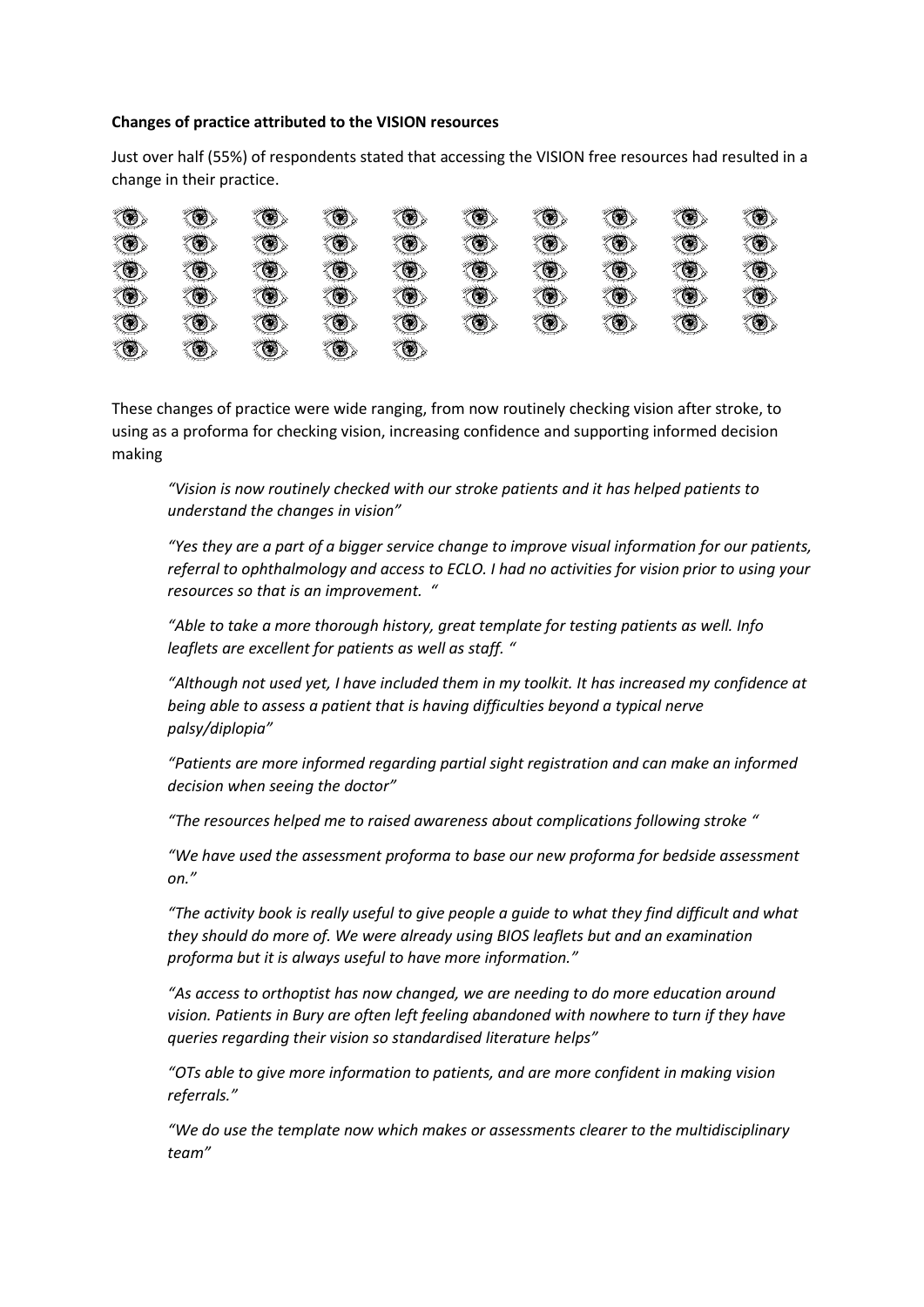*"Mainly the assessments have improved as they now consider all elements of the referral form."*

## **Changes of policy attributed to the VISION resources**

Fewer respondents (25%) felt that accessing the VISION free resources had resulted in a change in their unit's policy but several now provided information leaflets to every patient



*"In conjunction with other leaflets, we now have a policy that all patients are given written as well as verbal information when leaving the clinic"*

*"Patient information leaflets [are now provided] for every patient"*

*"The OTs are providing more vision information to patients."*

*"It's on our protocol to give information to patients / family / carers off the back of the resources"*

## **Changes of Service Management attributed to the VISION resources**

One respondent felt accessing the VISION free resources had resulted in a change in service management. Many were attempting to effect change to build more integrated services

*"We do not have a local orthoptic service and have to refer into another service"*

*"Pending - stroke lead has been trying to get a meeting with lead ophthalmologist but we are struggling to get a date sorted. I'll be attending this meeting. "*

*"Not yet!"*

*"Already developed"*

*"These items have helped to enhance our service and publicise visual issues to colleagues in the stroke teams"*

*"We would love to return to this method of practice"*

*"Not yet! We are still trying to set up an integrated service, the Vision free resources are proving invaluable as part of our evidence. "*

*"It's enhanced our service by education of patients / staff but not changed management"*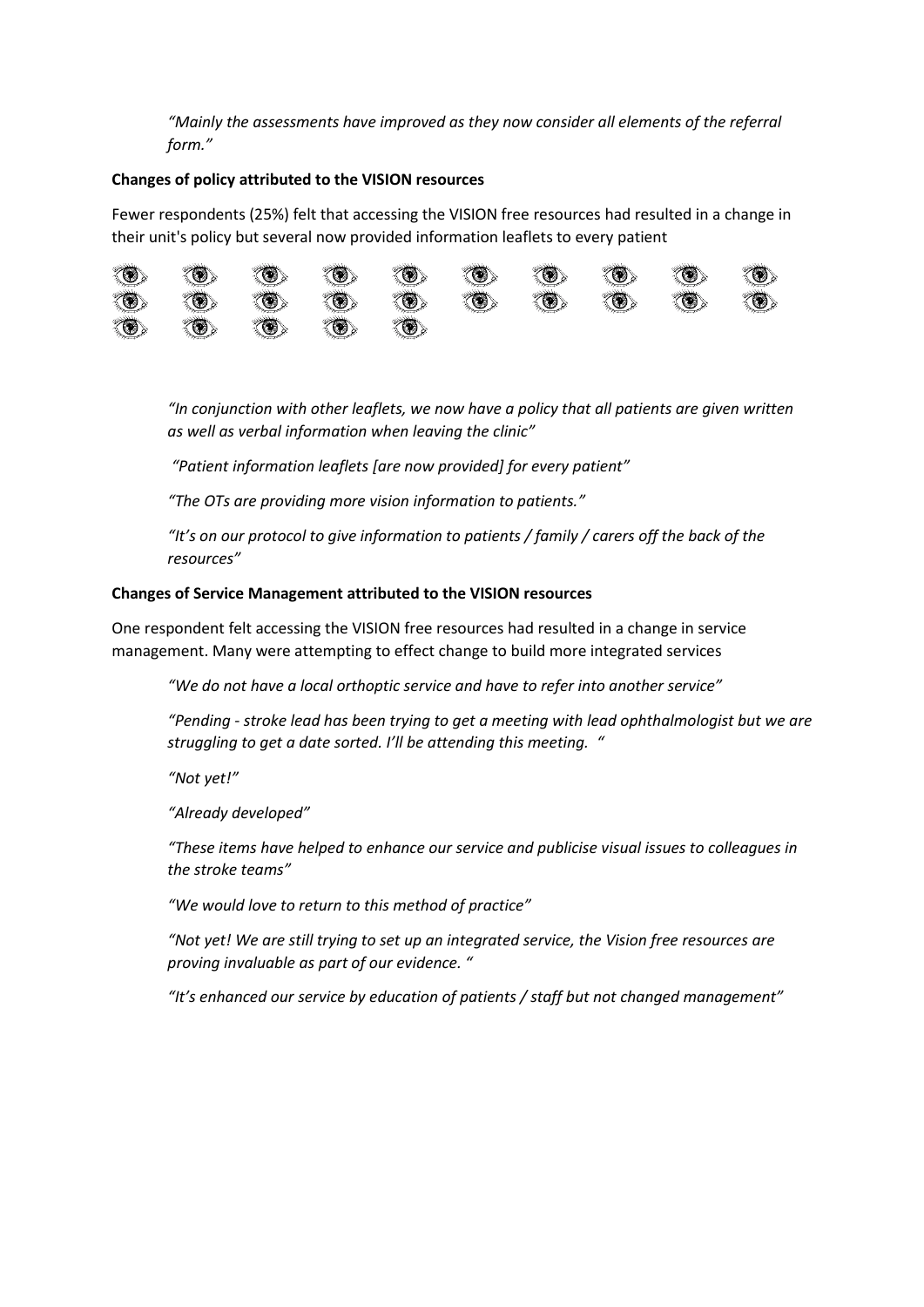80% of respondents felt these changes would not have occurred if they hadn't accessed the free VISION resources

| G                            |                |    |    |                | Ø   |     |                  |            | O)                                    |
|------------------------------|----------------|----|----|----------------|-----|-----|------------------|------------|---------------------------------------|
| O)                           | ۵              | O) | ۱  | O.             | O)  | O.  | to.              | *O)        | *O)                                   |
| O)                           | O)             | Ö, | O) | ó,             | Ô,  | o,  | t,               | to,        | Ó                                     |
| $\langle \textbf{0} \rangle$ | ۷              | O) | O. |                | O.  | O.  | ۱                | Ö,         | $\langle \bullet \rangle$             |
| O,                           | $\circledcirc$ | Ö, | ۷  | *O)            | to. | O.  | *O)              | *O)        | $\textcircled{\scriptsize\textsf{B}}$ |
| (O)                          | O)             | O) | O) | *O)            | O)  | *O) | O,               | O)         | O)                                    |
| O)                           | Ø              | O. | O) | $\circledcirc$ | Ø   | S.  | $\circledcirc$   | $\bigcirc$ | $\bigcirc$                            |
| Ø<br>$\sim$                  | 77.77          | ۳  |    |                |     |     | ۳<br>ीरसम्बद्धाः | Ø          | $\textcircled{\tiny 2}$<br>77.77      |

*"I did not previously feel I have sufficient knowledge and confidence to correctly identify problems"*

*"We didn't have any resources in our dept before we got the [VISION] resources but they are a part of bigger changes"*

*"It would have taken a lot longer [without them] and we are grateful to have information produced that has good provenance."*

*"Policy change has altered the service"*

Three respondents (15%) wanted to make changes to the resources

| O                         | $\langle \textcircled{1}$ | $\langle \bullet \rangle$ | Ø,                        | $\langle \textcircled{\textit{I}} \rangle$ | Ö, | Ö, | Ø                         | O                         | O)                        |
|---------------------------|---------------------------|---------------------------|---------------------------|--------------------------------------------|----|----|---------------------------|---------------------------|---------------------------|
| $\langle \bullet \rangle$ | $\langle \bullet \rangle$ | $\langle \bullet \rangle$ | $\langle \bullet \rangle$ | O)                                         | Ó  | O) | $\langle \bullet \rangle$ | $\langle \bullet \rangle$ | $\langle \bullet \rangle$ |
| O                         | Ø                         | $\langle \bullet \rangle$ | Ø                         | $\langle \bullet \rangle$                  | Ó  | Ø  | Ó                         | O                         | $\langle \bullet \rangle$ |

They suggested:

*"Different levels of activity books"*

*"Just the size of the vision driving poster so that the letters viewed at 6 metres are accurate"*

*"Template- would be good to have a space where we can document the date of assessment, name/number on page 2 and type of stroke"*

*"I was not aware of some of the leaflets available so perhaps when new leaflets are made available there could be some publicity through BIOS?"*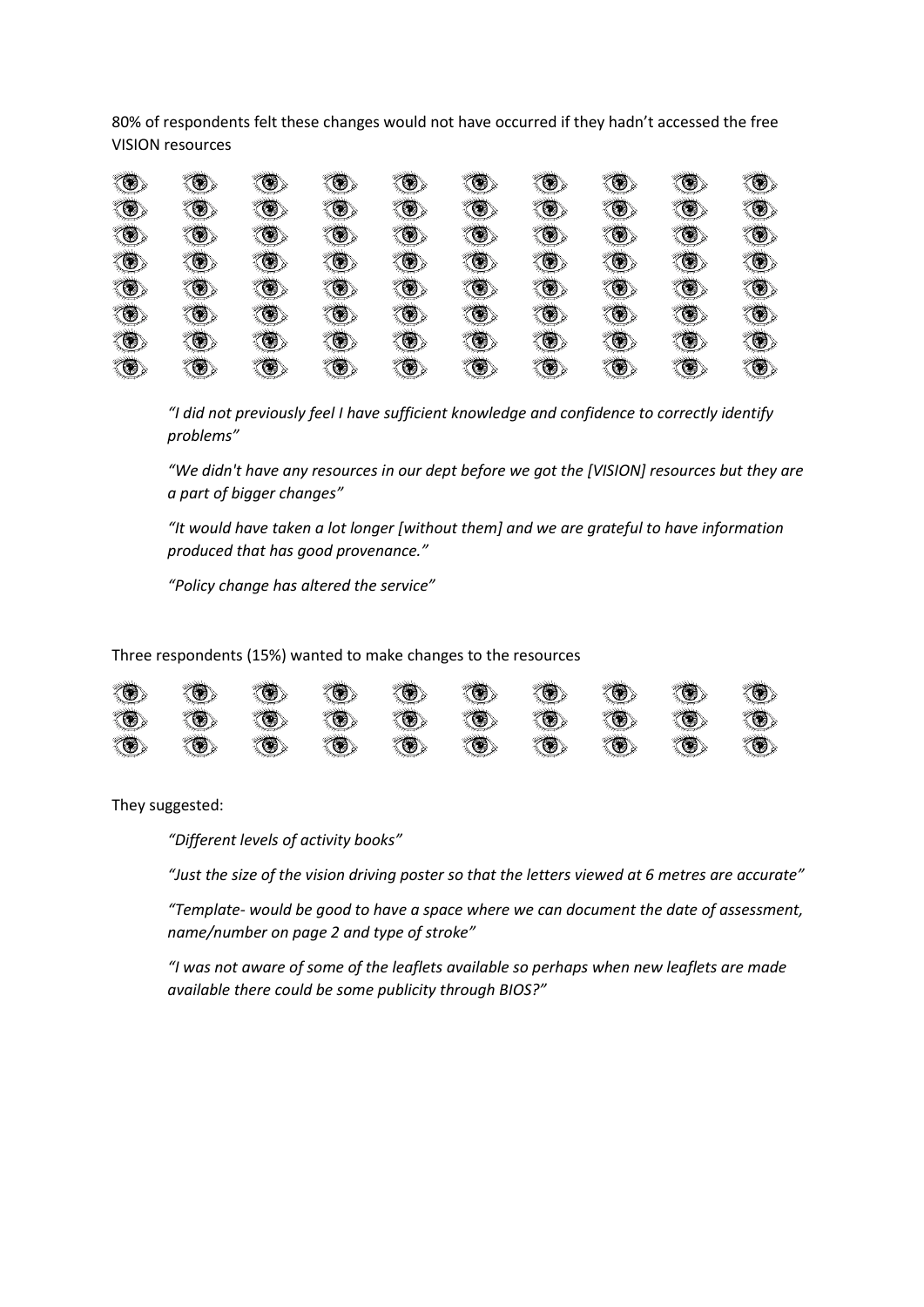#### **Challenges the delivery of vision related care after stroke**

75% of respondents felt there were challenges or barriers to the delivery of vision related care after stroke in their department

| ۳              | $\mathcal{L}$  | $\circledcirc$            |                                       |     |                | Ø   | o)  | Ø   | $\langle \bullet \rangle$ |
|----------------|----------------|---------------------------|---------------------------------------|-----|----------------|-----|-----|-----|---------------------------|
| G              | ۱              | O)                        | $\bigcirc$                            | ۷   | $\circledcirc$ | Ö.  | *O) | ۳   | O)                        |
| Ö,             | O)             | $\langle \bullet \rangle$ | ۱                                     | *O) | O)             | o,  | O)  | *O) | ۱                         |
| Ø              | $\bigcirc$     | O)                        | $\textcircled{\scriptsize\textsf{B}}$ | *O) | O)             | *O) | O)  | ۴   | ۱                         |
| O              | $\bigcirc$     | O)                        | $\bigcirc$                            | O)  | $\circledcirc$ | O)  | O)  | ۴   | ۱                         |
| O)             | O)             | ۱                         | O)                                    | *O) | O)             | O)  | *O) | *O) | O)                        |
| $\circledcirc$ | $\bigcirc$     | O)                        | $\circledcirc$                        | O.  | *O)            | ۲   | *O) | ۴   | ۳                         |
| ₹®∑            | $\circledcirc$ | O                         | o) >                                  |     |                |     |     |     |                           |

These ranged from issues due to time/turnover:

*"Quick turnover of patients means we do sometimes miss them before they move on. We have a referral system in place though for clinicians to refer them to our outpatient ophthalmology stroke service. "*

*"Having sufficient sessions throughout the week to ensure all inpatients have access to vision related care including those who are only in hospital for a short time"*

*Fast rotation of patients in a hub and stroke rehab and acute care model*

*"It would be easier if we had a more accessible orthoptic service that we could directly liaise with"*

*"Time! I get an hour a week to see inpatients, it's just not enough!! Pushing for more..."*

Issues due to lack of resources:

*"lack of ophthalmology on ward"*

*"Not having access to an orthoptist"*

*"Not funded by the ward so limited resources"*

*"Funding to provide orthoptic input to the acute team"*

Issues due to Management of hospitals/health services:

*"Manpower and an imminent reorganisation of health boards will provide a challenge"*

*"Referrals now go through the GP this means a lot of extra work chasing GPs asking them to refer. Waiting for support to establish how vision is impacting upon function. There is no longer a free flowing communication pathway with the orthoptist team"*

*"No appropriate community orthoptic service in the community, patients relying on opticians who often refer to ophthalmology."*